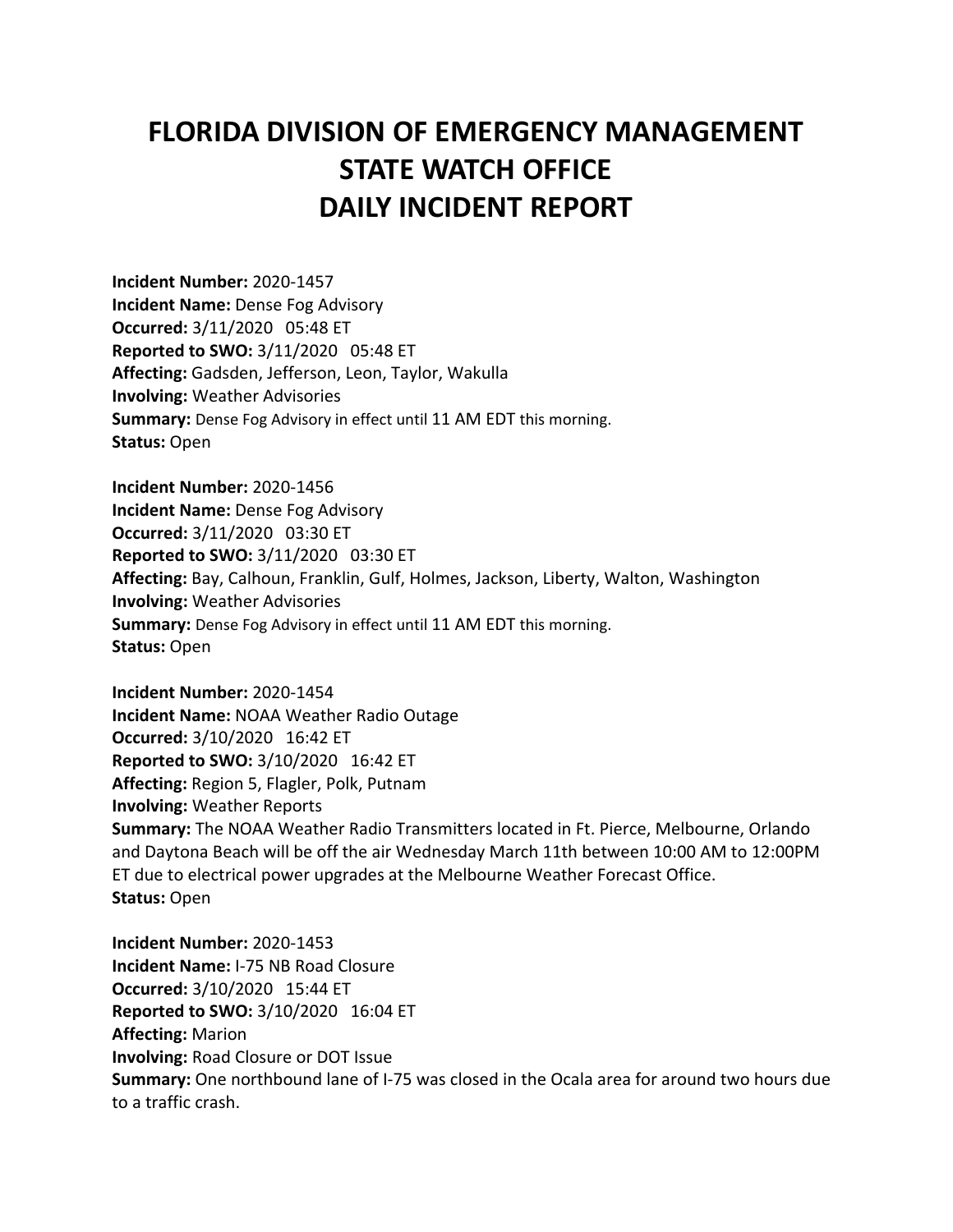**Status:** Closed

**Incident Number:** 2020-1452 **Incident Name:** Wastewater Release **Occurred:** 2/27/2020 15:47 ET **Reported to SWO:** 3/10/2020 15:47 ET **Affecting:** Sarasota **Involving:** Wastewater or Effluent Release **Summary:** 120,000 gallons of wastewater spilled in the Englewood area due to a faulty air release valve. No storm drains or waterways affected. Clean-up conducted by the reporting party. **Status:** Closed

**Incident Number:** 2020-1451 **Incident Name:** Wastewater Release **Occurred:** 3/10/2020 11:30 ET **Reported to SWO:** 3/10/2020 15:43 ET **Affecting:** Pasco **Involving:** Wastewater or Effluent Release **Summary:** Approximately 1,500 gallons of raw sewage spilled in the Wesley Chapel area due to a faulty air release valve. No storm drains or waterways affected. Clean-up conducted by the reporting party. **Status:** Closed

**Incident Number:** 2020-1450 **Incident Name:** Bio-Solids Release **Occurred:** 3/10/2020 12:15 ET **Reported to SWO:** 3/10/2020 15:40 ET **Affecting:** Broward **Involving:** General **Summary:** Approximately 1/8th of a cubic yard of class AA bio-solids were released onto a roadway in Hollywood due to a vehicle accident. The release was to pavement; no storm drains or waterways affected. Clean-up conducted by the reporting party. **Status:** Closed

**Incident Number:** 2020-1449 **Incident Name:** I-10 WB (MM 298) Road Closure **Occurred:** 3/10/2020 15:40 ET **Reported to SWO:** 3/10/2020 15:40 ET **Affecting:** Columbia **Involving:** Road Closure or DOT Issue **Summary:** The westbound lanes of I-10 were closed in the Lake City area for about one hour due to a vehicle crash. One trauma alert reported. **Status:** Closed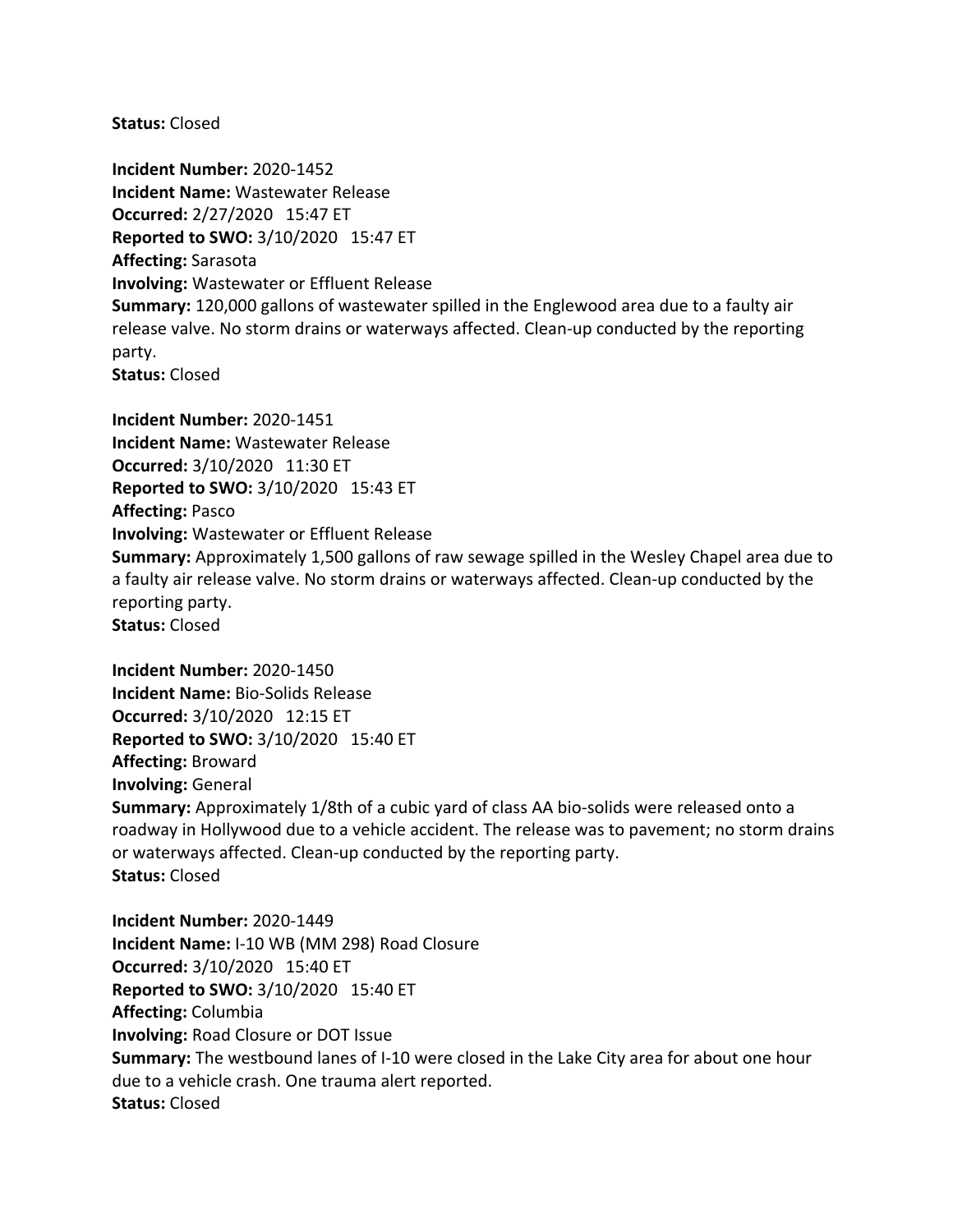**Incident Number:** 2020-1448 **Incident Name:** SR-417 NB Road Closure **Occurred:** 3/10/2020 15:10 ET **Reported to SWO:** 3/10/2020 15:19 ET **Affecting:** Orange **Involving:** Road Closure or DOT Issue **Summary:** All but one lane of SR-417 was closed in the Orlando area for about one hour due to a traffic crash. **Status:** Closed

**Incident Number:** 2020-1447 **Incident Name:** Dense Fog Advisory **Occurred:** 3/10/2020 13:18 ET **Reported to SWO:** 3/10/2020 13:19 ET **Affecting:** Escambia, Okaloosa, Santa Rosa **Involving:** Weather Advisories **Summary:** Dense Fog Advisory issued from 4 to 10 AM CDT. **Status:** Open

**Incident Number:** 2020-1446 **Incident Name:** Unknown Sheen **Occurred:** 3/10/2020 14:00 ET **Reported to SWO:** 3/10/2020 14:24 ET **Affecting:** Broward **Involving:** Petroleum Spill **Summary:** Petroleum sheen reported in the Ft. Lauderdale area. **Status:** Closed

**Incident Number:** 2020-1445 **Incident Name:** Potential Engine Oil Release **Occurred:** 3/10/2020 07:00 ET **Reported to SWO:** 3/10/2020 09:30 ET **Affecting:** Miami-Dade **Involving:** Petroleum Spill **Summary:** Two 5 gallons drums of motor oil were reported lost and possibly knocked into the waters of the Port of Miami. No sheen reported. **Status:** Closed

**Incident Number:** 2020-1444 **Incident Name:** Wastewater Release **Occurred:** 3/10/2020 09:06 ET **Reported to SWO:** 3/10/2020 09:06 ET **Affecting:** Indian River